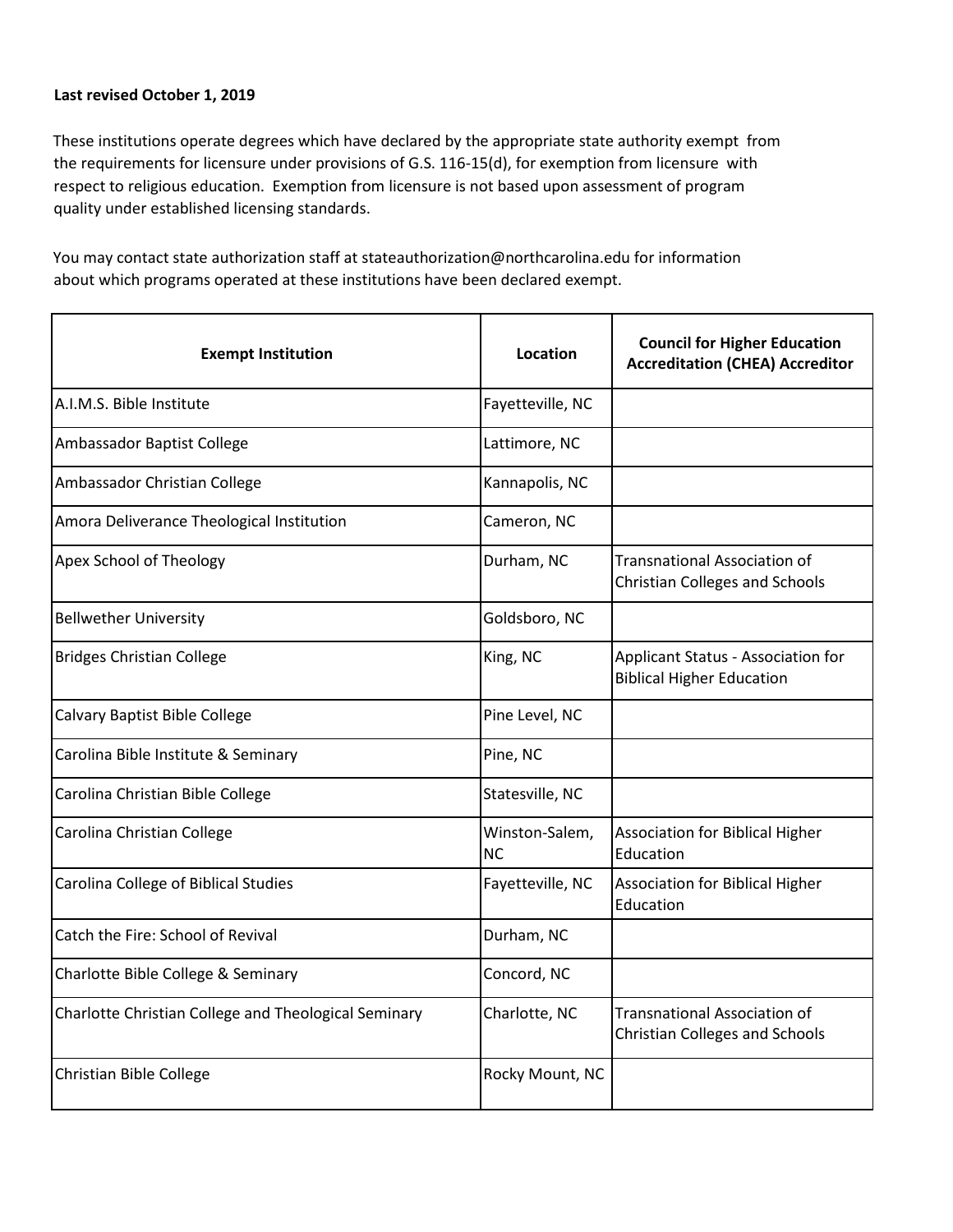| Christian Faith Bible College              | Sanford, NC      |
|--------------------------------------------|------------------|
| Christian Outreach Bible Institute         | Fayetteville, NC |
| Christian University of Human Development  | Raleigh, NC      |
| Chun University                            | Charlotte, NC    |
| Clarksville Theological College & Seminary | Clayton, NC      |
| College of Faith                           | Charlotte, NC    |
| Crystal Rain Institute                     | Fayetteville, NC |
| <b>Cumberland University</b>               | Fayetteville, NC |
| Dallas Theological Seminary                | Dallas, TX       |
| Damascus Bible College                     | Eure, NC         |

| Danieltown Bible Institute                             | Forest City, NC              |
|--------------------------------------------------------|------------------------------|
| Divinity Bible Institute                               | Whiteville, NC               |
| Dowell Institute Theological Seminary                  | Raleigh, NC                  |
| <b>Drew University Theological School</b>              | Madison, NJ                  |
| Earthen Vessels School of Ministry                     | Kings Mountain,<br><b>NC</b> |
| Eastern Carolina School of Theology                    | Rocky Mount, NC              |
| <b>Emmanuel Bible Institute</b>                        | Durham, NC                   |
| <b>Emmanuel Theology Seminary</b>                      | Raleigh, NC                  |
| <b>Emmanuel University School of Christian Studies</b> | Raleigh, NC                  |
| <b>Ezekiel Institute of Ministry</b>                   | Garner, NC                   |
| Faith Builders International Bible College             | Leland, NC                   |
| Faith in Action Bible College                          | Garner, NC                   |
| <b>FIRE School of Ministry</b>                         | Concord, NC                  |
| Foothills Baptist Bible College                        | Marion, NC                   |
| Foundations Bible College & Schools                    | Dunn, NC                     |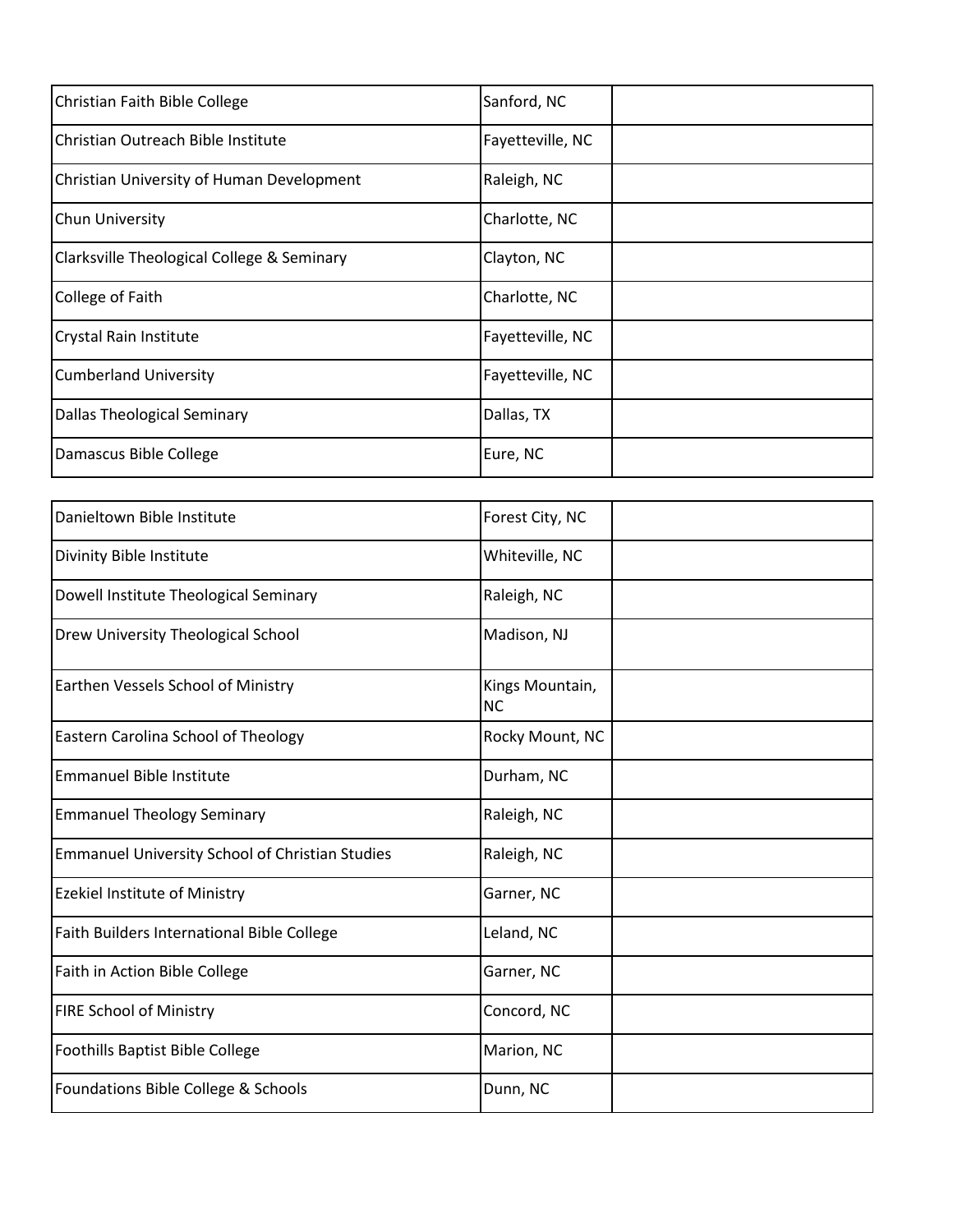| Fruitland Baptist Bible College (from Institute) | Hendersonville,<br><b>NC</b> |                                                                                                                                           |
|--------------------------------------------------|------------------------------|-------------------------------------------------------------------------------------------------------------------------------------------|
| <b>FulGospel Bible College</b>                   | Fayetteville, NC             |                                                                                                                                           |
| <b>Fuller Theological Seminary</b>               | Pasadena, CA                 |                                                                                                                                           |
| Gateway Bible College                            | Danbury, NC                  |                                                                                                                                           |
| Gordon-Conwell Theological Seminary              | Charlotte, NC                | 1. Commission on Accrediting of the<br>Association of Theological Schools<br>2. New England Association of<br><b>Schools and Colleges</b> |
| <b>Grace Baptist Bible College</b>               | Winston-Salem,<br><b>NC</b>  |                                                                                                                                           |
| Grace Bible College & Theological Seminary       | Rich Square, NC              |                                                                                                                                           |
| <b>Grace College of Divinity</b>                 | Fayetteville, NC             | <b>Association for Biblical Higher</b><br>Education                                                                                       |
| <b>Grace Communion Seminary</b>                  | Charlotte, NC                | <b>Distance Education Accrediting</b><br>Commission                                                                                       |
| Harvest Time School of the Bible                 | Wallace, NC                  |                                                                                                                                           |
| Heritage Bible College                           | Dunn, NC                     | <b>Transnational Association of</b><br><b>Christian Colleges and Schools</b>                                                              |
| <b>Hood Theological Seminary</b>                 | Salisbury, NC                | Commission on Accrediting of the<br><b>Association of Theological Schools</b>                                                             |
| Hosanna Bible College                            | Durham, NC                   | <b>Transnational Association of</b><br><b>Christian Colleges and Schools</b>                                                              |
| House of Prayer Bible Seminary                   | Fayetteville, NC             |                                                                                                                                           |
| <b>Impact University</b>                         | Clemmons, NC                 |                                                                                                                                           |

| Jacksonville Bible College            | Jacksonville, NC |                                                           |
|---------------------------------------|------------------|-----------------------------------------------------------|
| J.D. Williams, Sr. Bible Institute    | Charlotte, NC    |                                                           |
| Kingdom Manna Community Bible College | Pinetops, NC     |                                                           |
| Latin American School of Theology     | Fayetteville, NC |                                                           |
| Life Changing Bible Institute         | Farmville, NC    | <b>Transworld Accrediting Commission</b><br>International |
| Life Christian University - Concord   | Concord, NC      |                                                           |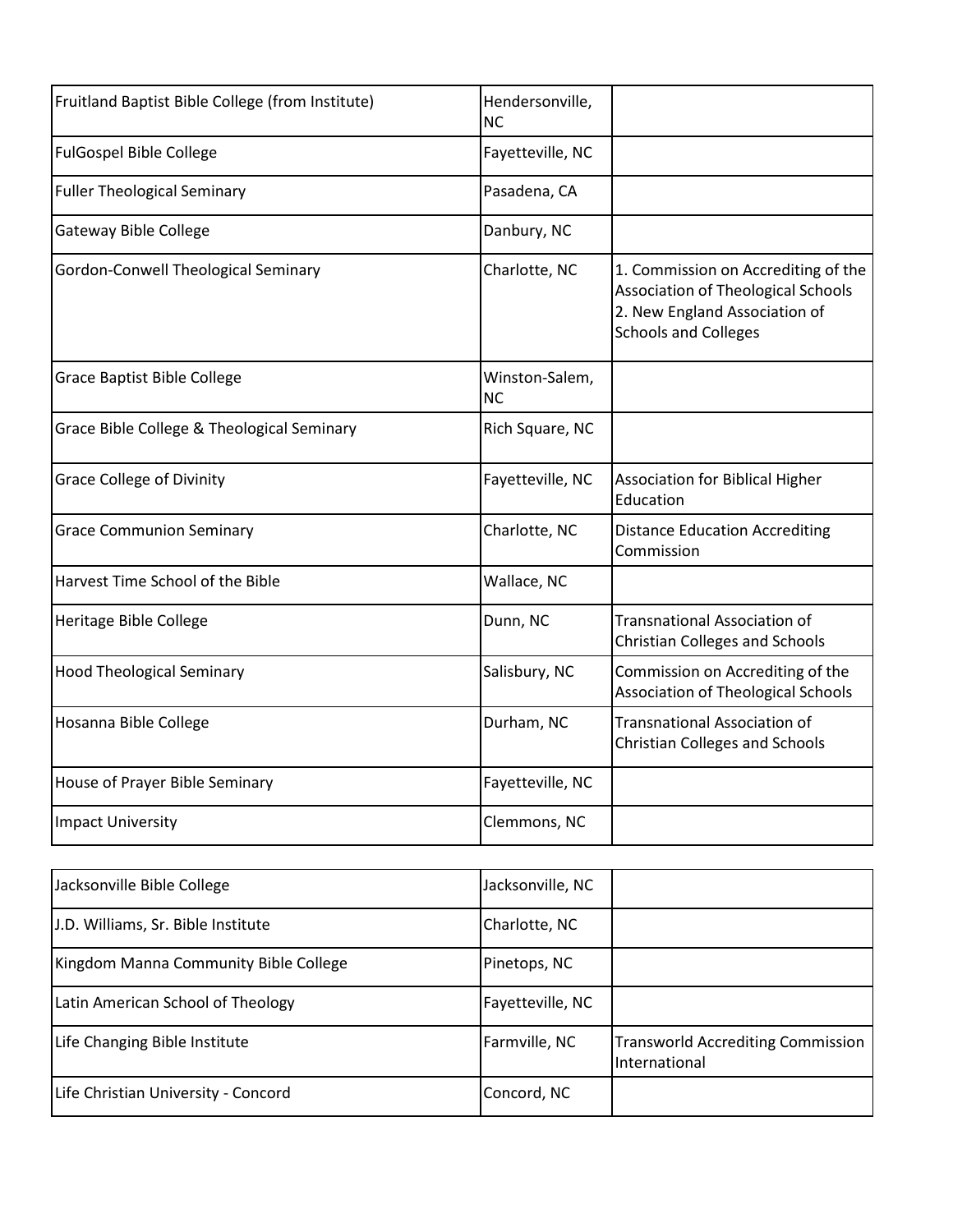| Life Christian University at Beverly Smith Ministries | Charlotte, NC                |                                                                   |
|-------------------------------------------------------|------------------------------|-------------------------------------------------------------------|
| Life Christian University of Cherokee                 | Cherokee, NC                 |                                                                   |
| Life Christian University of Union County             | Monroe, NC                   |                                                                   |
| Living Word Full Gospel Ministry and Bible College    | Richland, NC                 |                                                                   |
| Living Word Ministry University                       | Wake Forest, NC              |                                                                   |
| Loyola University                                     | Raleigh, NC                  | Charlotte, NC and Southern Association of Colleges<br>and Schools |
| Macedonia Baptist College                             | Midland, NC                  |                                                                   |
| Manna Bible College                                   | Wilson, NC                   |                                                                   |
| Manna College of Theology                             | Jacksonville, NC             |                                                                   |
| <b>Mighty Warriors University</b>                     | Goldsboro, NC                |                                                                   |
| More Than Conquerors College                          | Charlotte, NC                |                                                                   |
| <b>Morningstar University</b>                         | Durham, NC                   |                                                                   |
| Mt Calvary Bible College                              | Greenville, NC               |                                                                   |
| Mt Calvary University                                 | Wallace, NC                  |                                                                   |
| Nashville Bible College                               | Nashville, NC                |                                                                   |
| National Theological College and Graduate School      | Lexington, NC                |                                                                   |
| Native American Bible College                         | Shannon, NC                  | <b>Association for Biblical Higher</b><br>Education               |
| New Covenant Bible Institute                          | Rocky Mount, NC              |                                                                   |
| North Carolina College of Theology                    | Carolina Beach,<br><b>NC</b> |                                                                   |
| North Carolina Theological Seminary                   | Clinton, NC                  |                                                                   |
| North Carolina Theological University                 | Thomasville, NC              |                                                                   |
| Partners to the Promise School of Christian Education | Charlotte, NC                |                                                                   |
| Power of God University                               | Charlotte, NC                |                                                                   |
| Rebirth Bible College & Theological Seminary          | Durham, NC                   |                                                                   |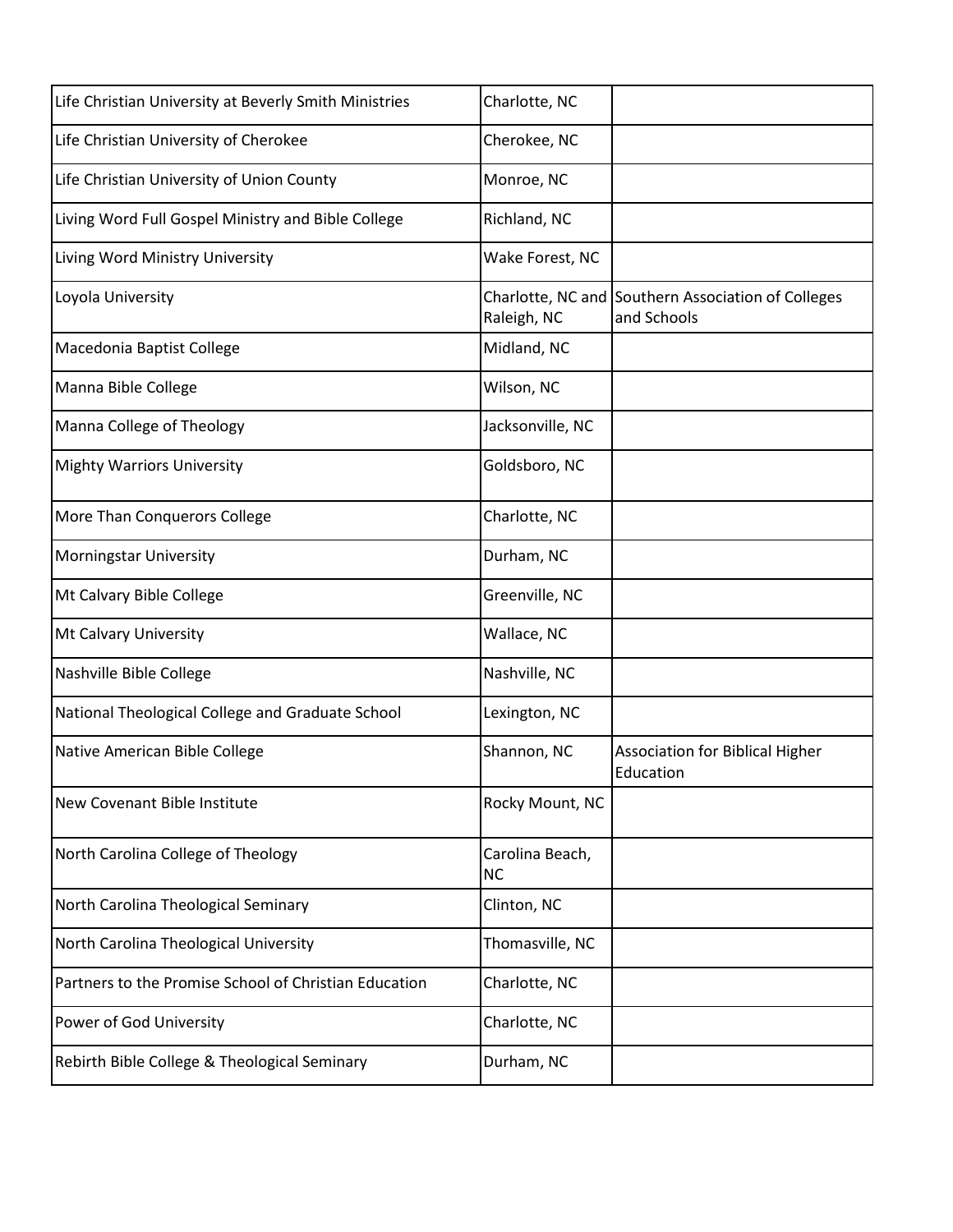| <b>Reformed Theological Seminary</b> | Charlotte, NC | 1. Commission on Accrediting of the<br>Association of Theological Schools<br>2. Southern Association of Colleges<br>and Schools |
|--------------------------------------|---------------|---------------------------------------------------------------------------------------------------------------------------------|
|                                      |               |                                                                                                                                 |

| Saint Paul Center for Worship and Study            | Glen Alpine, NC                                           |                                                                                                                                 |
|----------------------------------------------------|-----------------------------------------------------------|---------------------------------------------------------------------------------------------------------------------------------|
| Shepherd's Theological Seminary                    | Cary, NC                                                  | Commission on Accrediting of the<br><b>Association of Theological Schools</b>                                                   |
| Solid Rock School of Theology                      | Spring Lake, NC                                           |                                                                                                                                 |
| Sonship Bible College                              | Raleigh, NC                                               |                                                                                                                                 |
| Soul Saving Station Bible College                  | Ahoskie, NC                                               |                                                                                                                                 |
| Southeastern Baptist Theological Seminary          | Wake Forest, NC                                           | 1. Commission on Accrediting of the<br>Association of Theological Schools<br>2. Southern Association of Colleges<br>and Schools |
| Southeastern Free Will Baptist College             | Wendell, NC                                               | Candidate Status - Transnational<br>Association of Christian Colleges and<br>Schools                                            |
| Southeastern University                            | Clayton, NC<br>Charlotte, NC<br>Concord, NC<br>Durham, NC | Southern Association of Colleges<br>and Schools Commission on Colleges                                                          |
| Southern Evangelical Seminary                      | Charlotte, NC                                             | Transnational Association of<br><b>Christian Colleges and Schools</b>                                                           |
| Spirit Training Center (STC Bible College)         | Thomasville, NC                                           |                                                                                                                                 |
| St. Stephen Harding Theological College & Seminary | Winston-Salem,<br><b>NC</b>                               |                                                                                                                                 |
| <b>TCOR Bible Institute</b>                        | Raleigh, NC                                               |                                                                                                                                 |
| Tabernacle Bible College                           | Wilson, NC                                                |                                                                                                                                 |